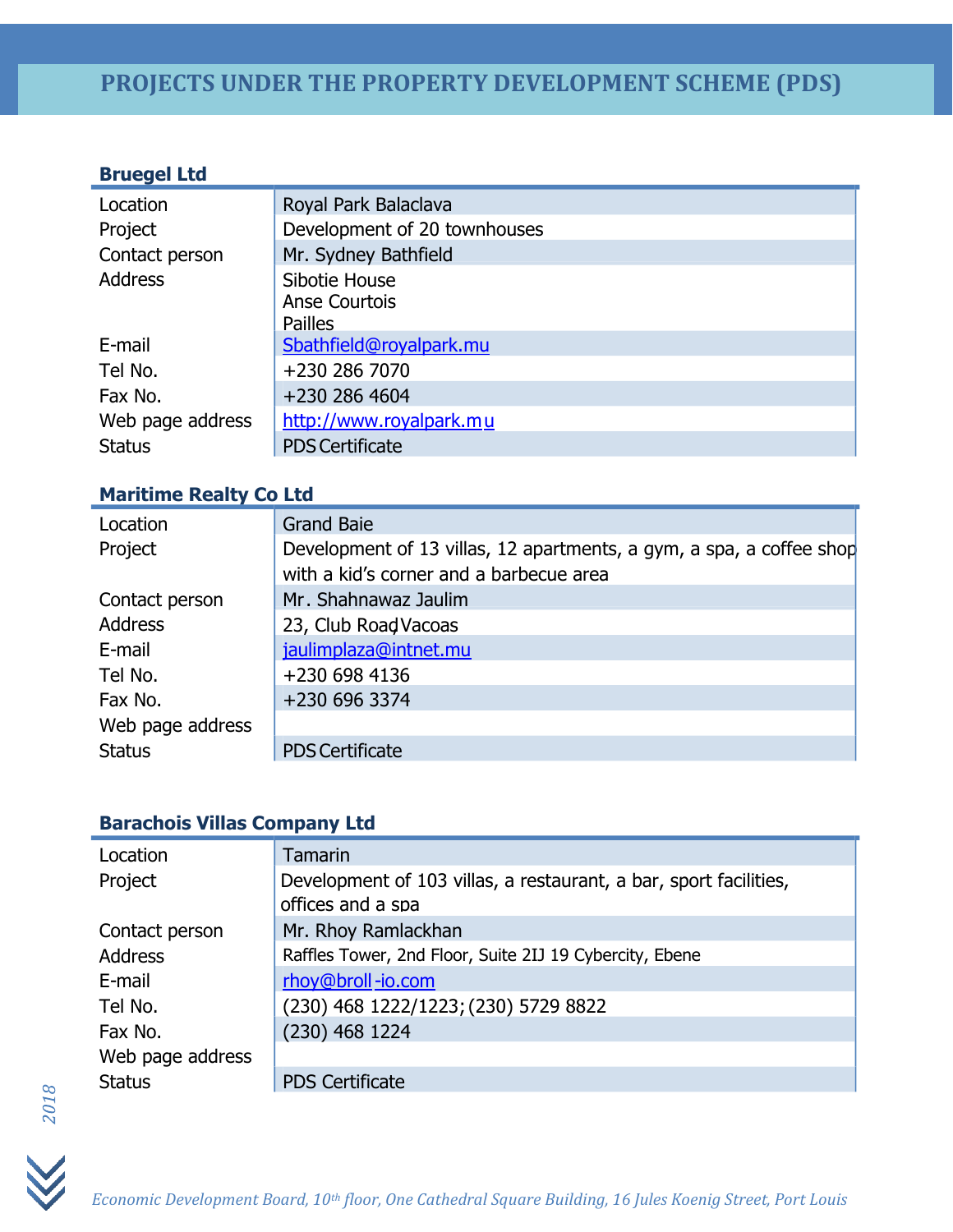### **Grand Bay 38 Ltd**

| Location         | Sottise, Grand Baie                                                                                               |
|------------------|-------------------------------------------------------------------------------------------------------------------|
| Project          | Development of 117 villas, 40 apartments, sport facilities, wellness<br>center, a business center and Bestaurants |
| Contact person   | Mr. Alexandre Tsang Mang Kin                                                                                      |
| <b>Address</b>   | 10, Residence Cap Dal<br>Tamarin                                                                                  |
| E-mail           | alex@posterita.com                                                                                                |
| Tel No.          | (230) 5423 9977                                                                                                   |
| Fax No.          |                                                                                                                   |
| Web page address |                                                                                                                   |
| <b>Status</b>    | Letter of Approval                                                                                                |

### **Parkside Properties Ltd**

| Location         | Sodnac                                                                                                           |
|------------------|------------------------------------------------------------------------------------------------------------------|
| Project          | Development of 74 apartments, 6 penthouses, a wellness centre, shops<br>and leisure and entertainment facilities |
| Contact person   | Mr. Navindranath Hooloomann                                                                                      |
| <b>Address</b>   | Palm Court, 90 St Jean Road<br><b>Ouatre Bornes</b>                                                              |
| E-mail           | marketing@parkside.mu                                                                                            |
| Tel No.          | $(230)$ 467 7002                                                                                                 |
| Fax No.          |                                                                                                                  |
| Web page address | www.parkside.mu                                                                                                  |
| <b>Status</b>    | <b>PDS Certificate</b>                                                                                           |



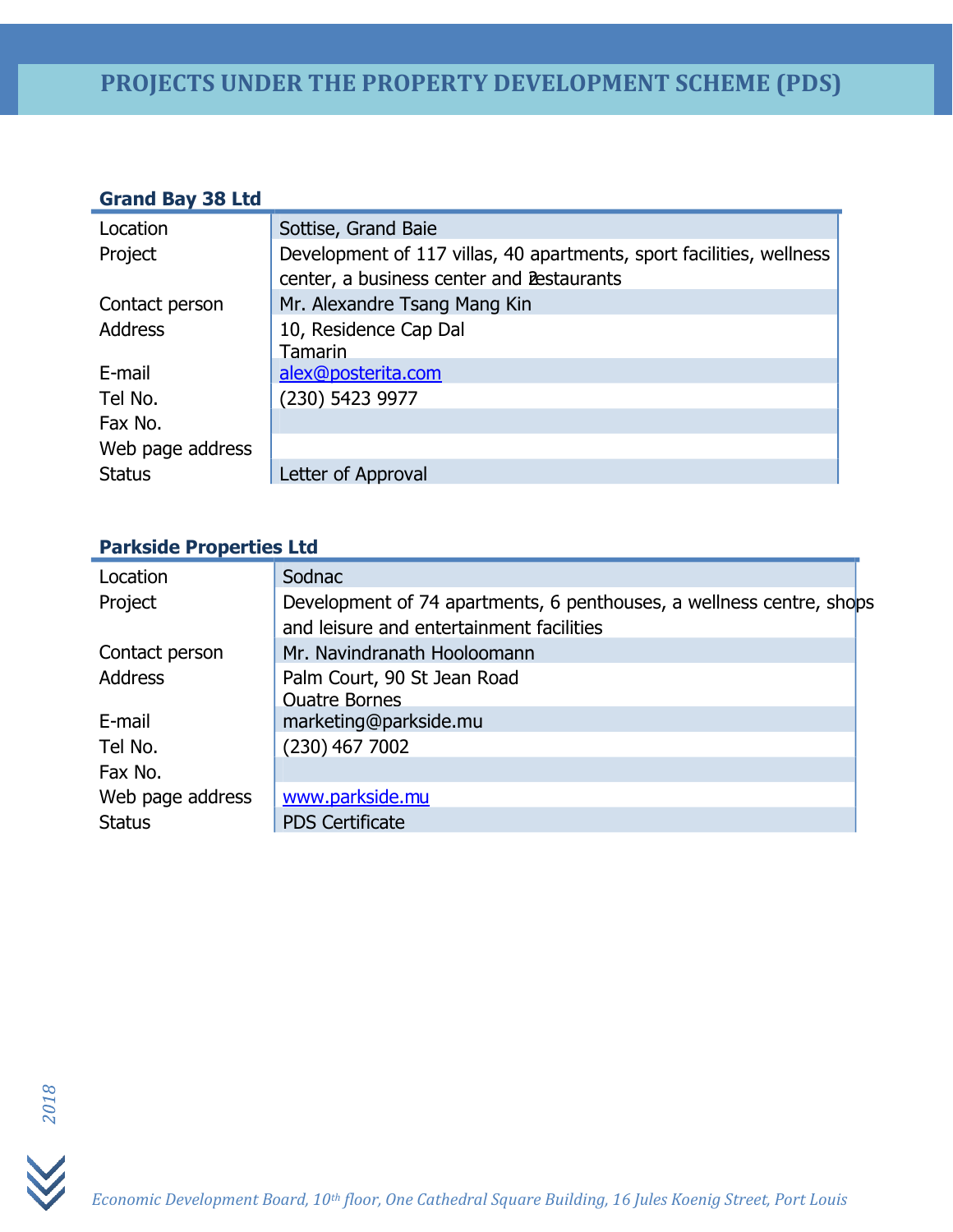### **Molinea Property Limited**

| Location         | <b>Saint Antoine</b>                                                                                                                                                                                    |
|------------------|---------------------------------------------------------------------------------------------------------------------------------------------------------------------------------------------------------|
| Project          | Development of 80 apartments, 20 penthouses, 30 lots of serviced<br>land, boat parking, a club house, a kid's club commercial unita<br>wellness centre comprising lounge, restaurant/ bar & hair saloon |
| Contact person   | Mr. Norbert Koenig                                                                                                                                                                                      |
| <b>Address</b>   | C/o Red East Dev. Co. Ltd (Red4)<br>The Old Factory Road<br><b>St Pierre</b>                                                                                                                            |
| E-mail           | nkoenig@red4.mu                                                                                                                                                                                         |
| Tel No.          | (230) 433 3339                                                                                                                                                                                          |
| Fax No.          | (230) 433 3180                                                                                                                                                                                          |
| Web page address |                                                                                                                                                                                                         |
| <b>Status</b>    | <b>PDS Certificate</b>                                                                                                                                                                                  |
|                  |                                                                                                                                                                                                         |

### **Yellow Futures Ltd**

| Location         | <b>Grand Baie</b>                                                                                |
|------------------|--------------------------------------------------------------------------------------------------|
| Project          | Development of 43 apartments, 17 penthouses, a coffee shop, a<br>children's playground and a gym |
| Contact person   | Mr. Sarwar Joonus                                                                                |
| <b>Address</b>   | GBBQ Suite 109 Chemin Vingt Pieds<br><b>Grand Baie</b>                                           |
| E-mail           | js@2tribes.net; sjoonas55@gmail.com                                                              |
| Tel No.          | $(230)$ 263 8264                                                                                 |
| Fax No.          |                                                                                                  |
| Web page address |                                                                                                  |
| <b>Status</b>    | <b>PDS Certificate</b>                                                                           |

## **Zhong Si Co. Ltd**

| Location         | La Salette, Grand Baie                               |
|------------------|------------------------------------------------------|
| Project          | Development of 35 villas and a clubhouse             |
| Contact person   | Ms. Sara Liu/Mrs. Mars Li                            |
| <b>Address</b>   | 3, Des Glaieuls AvenueQuatre Bornes                  |
| E-mail           | saraliuzhongsi@hotmail.com/marslizhongsi@hotmail.com |
| Tel No.          | 5985 2858/5987 5698                                  |
| Fax No.          |                                                      |
| Web page address |                                                      |
| <b>Status</b>    | <b>PDS Certificate</b>                               |



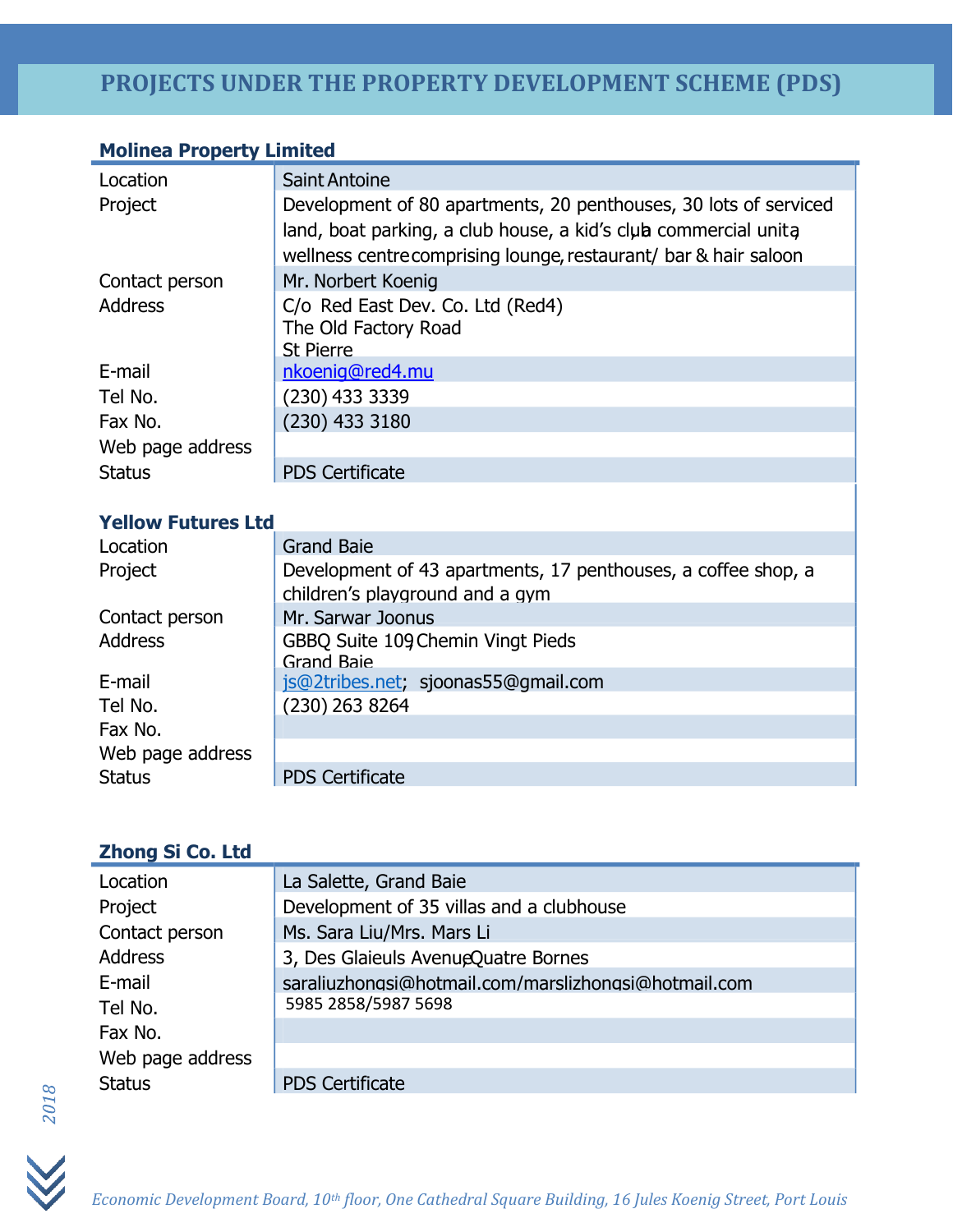### **Les Jardins de Grand Baie Ltd**

| Location         | <b>Grand Baie</b>                                                       |
|------------------|-------------------------------------------------------------------------|
| Project          | Development of 16 villas with commercial facilities, offices, retail, a |
|                  | children playground, leisure and sport facilities                       |
| Contact person   | Mr. Nicolas Gayraud                                                     |
| <b>Address</b>   | 5, Green Avenue, Vacoas                                                 |
| E-mail           | nicolas@nicoptik.com                                                    |
| Tel No.          | +230 5251 9778                                                          |
| Fax No.          |                                                                         |
| Web page address |                                                                         |
| <b>Status</b>    | <b>PDS Certificate</b>                                                  |

### **United Properties Ltd**

| Location         | Caudan                                                             |
|------------------|--------------------------------------------------------------------|
| Project          | Development of 99 apartments, a supermarket, restaurants, café and |
|                  | office spaces                                                      |
| Contact person   | Mr. Nitin Pandea                                                   |
| <b>Address</b>   | Kwan Tee Street, Caudan, Port Louis                                |
| E-mail           | npandea@uniteddocks.com                                            |
| Tel No.          | 212 3261                                                           |
| Fax No.          |                                                                    |
| Web page address | www.quayheights.com                                                |
| <b>Status</b>    | Letter of Approval                                                 |

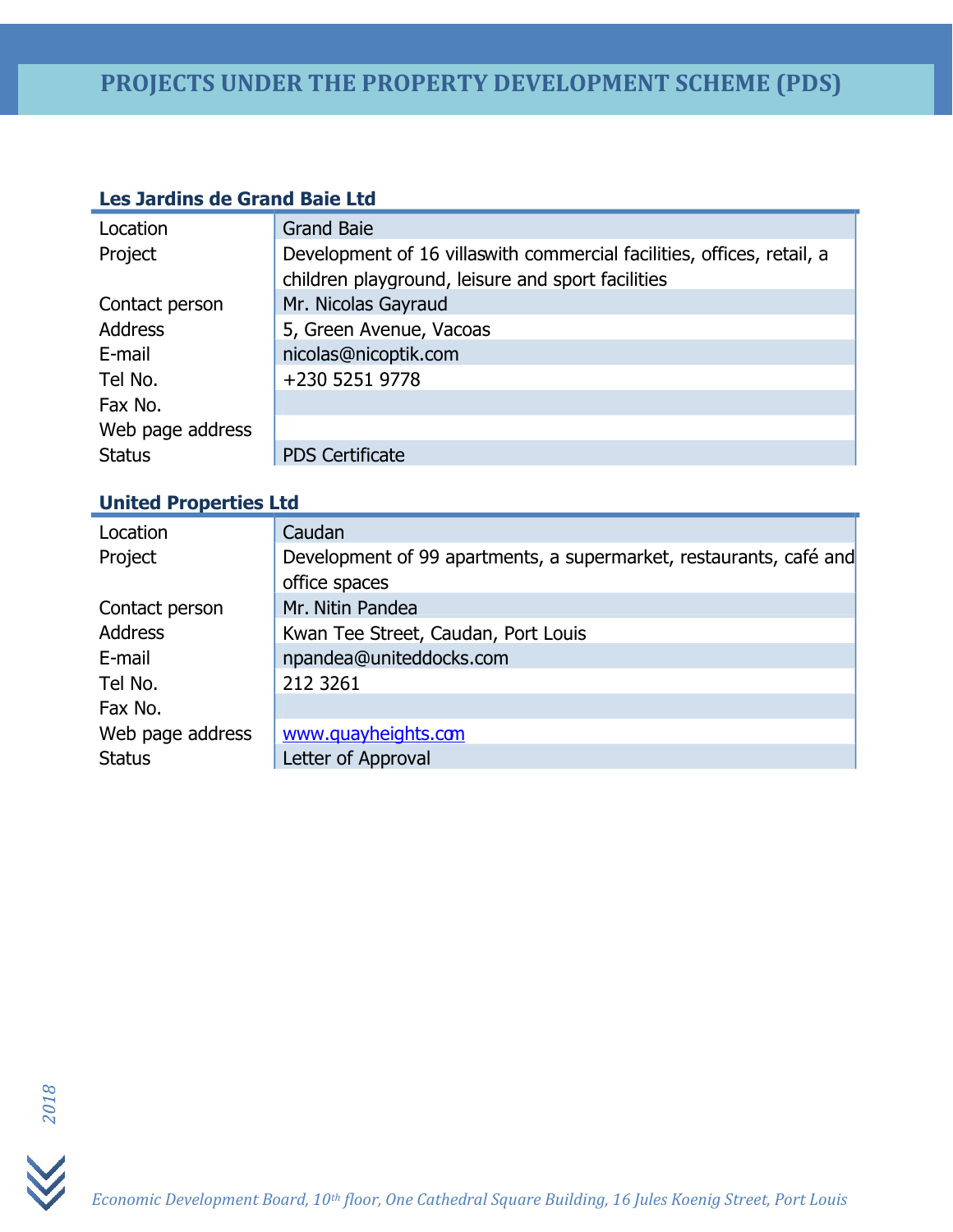### **Kahoona Ltee**

| Location         | Mare Seche, Grand Baie                                                                                                    |
|------------------|---------------------------------------------------------------------------------------------------------------------------|
| Project          | Development of 25 semidetached villas and one villa, a cafeteria,<br>kitchen, reception & lounge, medical cabinet, office |
| Contact person   | Mr. C. Bezandry                                                                                                           |
| <b>Address</b>   | C/o Appavoo Corporate Services Ltd<br>Appavoo Business Centre<br>29 bis, Mere Barthelemy Street<br>Port Louis             |
| E-mail           | cbezandry@gmail.com                                                                                                       |
| Tel No.          |                                                                                                                           |
| Fax No.          |                                                                                                                           |
| Web page address |                                                                                                                           |
| <b>Status</b>    | <b>PDS Certificate</b>                                                                                                    |

ı

### **Palm Bay Villas Ltd**

| Location         | <b>Tamarin</b>                                         |
|------------------|--------------------------------------------------------|
| Project          | Development of 10 residential units with gym, wellness |
|                  | centre and spa                                         |
| Contact person   | Mr. Brent Sussens                                      |
| <b>Address</b>   | Le Caprice<br>Royal Road<br><b>Tamarin</b>             |
| E-mail           | sussens@me.com                                         |
| Tel No.          |                                                        |
| Fax No.          |                                                        |
| Web page address |                                                        |
| <b>Status</b>    | <b>PDS Certificate</b>                                 |



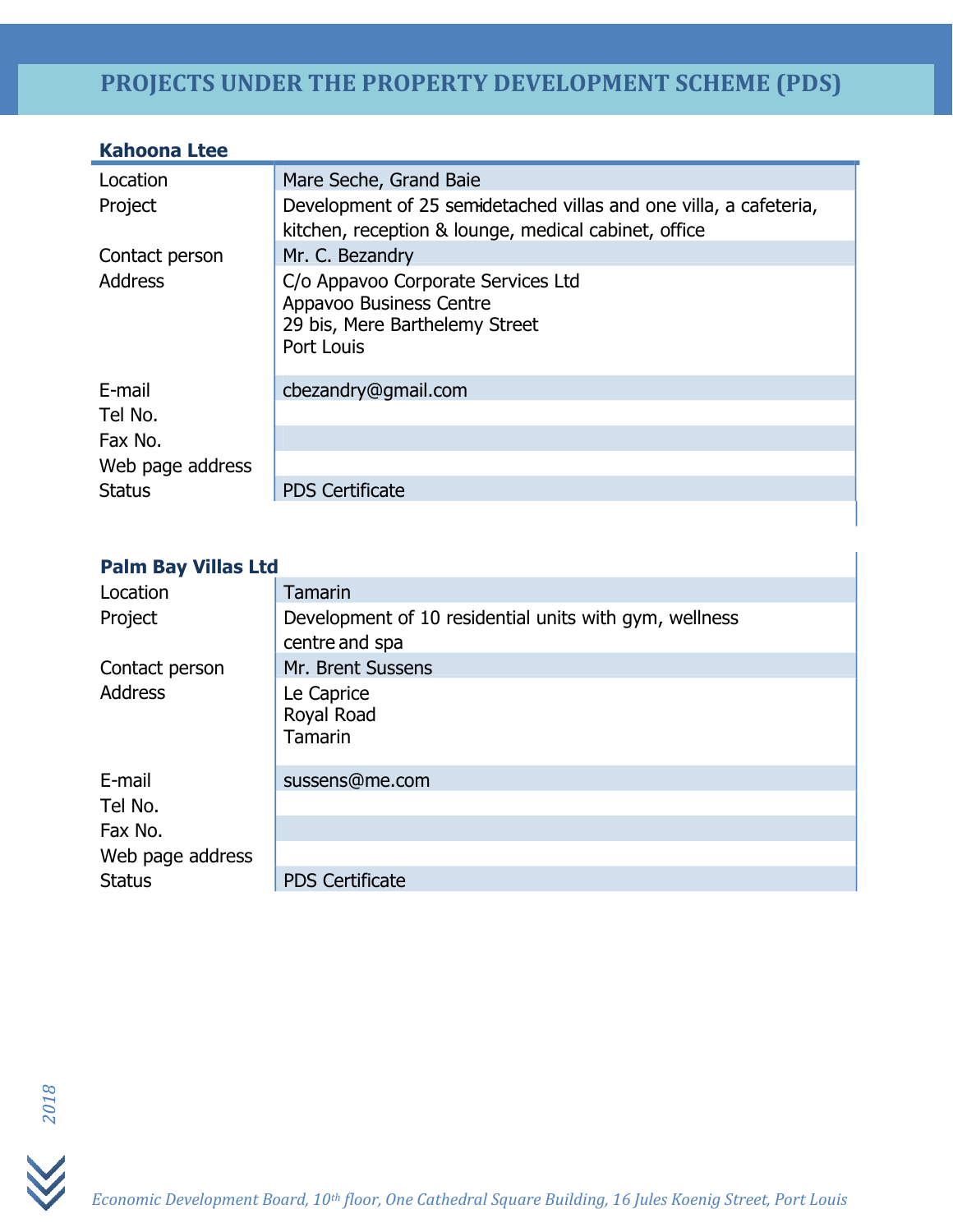| <b>Mire View Ltd</b> |                                                                                                                                              |
|----------------------|----------------------------------------------------------------------------------------------------------------------------------------------|
| Location             | <b>Grand Gaube</b>                                                                                                                           |
| Project              | Development of 14 villas, 12 apartments, 3 penthouses aclubhouse<br>with sport facilities, restaurant/ bar, kids' corner & related amenities |
| Contact person       | Mr. Michael Ruel                                                                                                                             |
| <b>Address</b>       | c/o Axis Corporate Ltd, The Axis, Ebene Cybercity                                                                                            |
| E-mail               | m.ruel@mj-developpement.com; j.etchepareborde@mj<br>developpement.com;i.descroizilles@marguery-villas.com                                    |
| Tel No.              | 4032500                                                                                                                                      |
| Fax No.              | 4032501                                                                                                                                      |
| Web page address     |                                                                                                                                              |
| <b>Status</b>        | <b>PDS Certificate</b>                                                                                                                       |

### **Constellation Marguery Ltd**

| Location       | La Plantation Marguery, Tamarin              |
|----------------|----------------------------------------------|
| Project        | Development of 5 villas and 1 Duplex and Gym |
| Contact person | Mr. Daroumaragen Ragavaloo                   |
| <b>Address</b> | <b>Constellation Marguery Ltee</b>           |
|                | 49 La Balise marina                          |
|                | <b>Black River</b>                           |
| Email          | gualitybuilders8@hotmail.com                 |
| Tel. no        | 52505597                                     |
| Web page       |                                              |
| <b>Status</b>  | <b>PDS Certificate</b>                       |

### **Residence Terre de Sel Ltd**

| Location       | Tamarin                                                                     |
|----------------|-----------------------------------------------------------------------------|
| Project        | Development of 7 villas with a wellness centre and commercial<br>facilities |
| Contact person | Mr. Nicolas Gayraud                                                         |
| <b>Address</b> | 5, Green Avenue, Vacoas                                                     |
| Email          | nicolas@nicoptik.com                                                        |
| Tel. no        | 52519778                                                                    |
| Web page       |                                                                             |
| <b>Status</b>  | <b>PDS Certificate</b>                                                      |

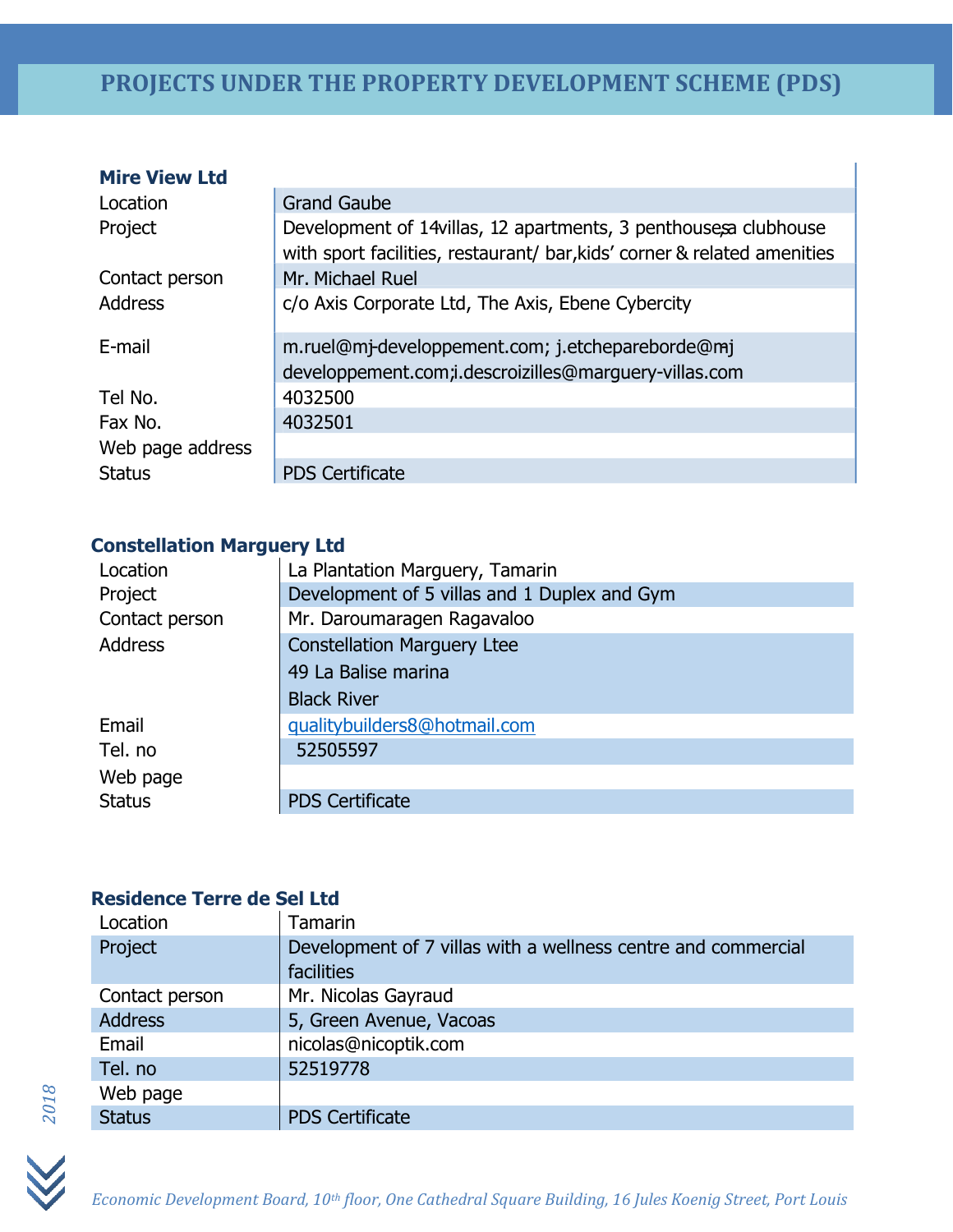### **Araceae Lodges**

| Location       | Nouvelle France                                   |
|----------------|---------------------------------------------------|
| Project        | Development of 18 villas and a wellness centre    |
| Contact person | Mr. Olivier Pascal                                |
| <b>Address</b> | 5, Residence du Centre, Impasse Clarene, Curepipe |
| Email          | olivier@araceaelodges.com                         |
| Tel. no        | 59192310                                          |
| Web page       | www.araceaelodges.com                             |
| <b>Status</b>  | Letter of Approval                                |

### **One & Only Villas at St Geran Ltd**

| <b>Location</b>       | Poste de Flacq, Flacq                           |
|-----------------------|-------------------------------------------------|
| <b>Project</b>        | Development of 59 villas and a club house       |
| <b>Contact person</b> | Mr. Phillipe Zuber                              |
| <b>Address</b>        | One & Only St Geran, Pointe de Flacq, Mauritius |
| E-mail                | charles.defoucault@oneandonlylesaintgeran.com   |
| Tel No.               | 401 1688                                        |
| Fax No.               |                                                 |
| Web page address      |                                                 |
| <b>Status</b>         | Letter of Approval                              |

### **Jimei Ltd**

| <b>Location</b>       | Pereybere                                                           |
|-----------------------|---------------------------------------------------------------------|
| <b>Project</b>        | Development of 16 Villas, club house, gym, and children's corner    |
| <b>Contact person</b> | Mr. Gao Sen                                                         |
| <b>Address</b>        | Jimei International Development Ltd<br>Sayed Hossen Road<br>Phoenix |
| <b>Email</b>          | gowsenf@hotmail.com                                                 |
| Tel. no               |                                                                     |
| Web page              |                                                                     |
| <b>Status</b>         | <b>PDS Certificate</b>                                              |



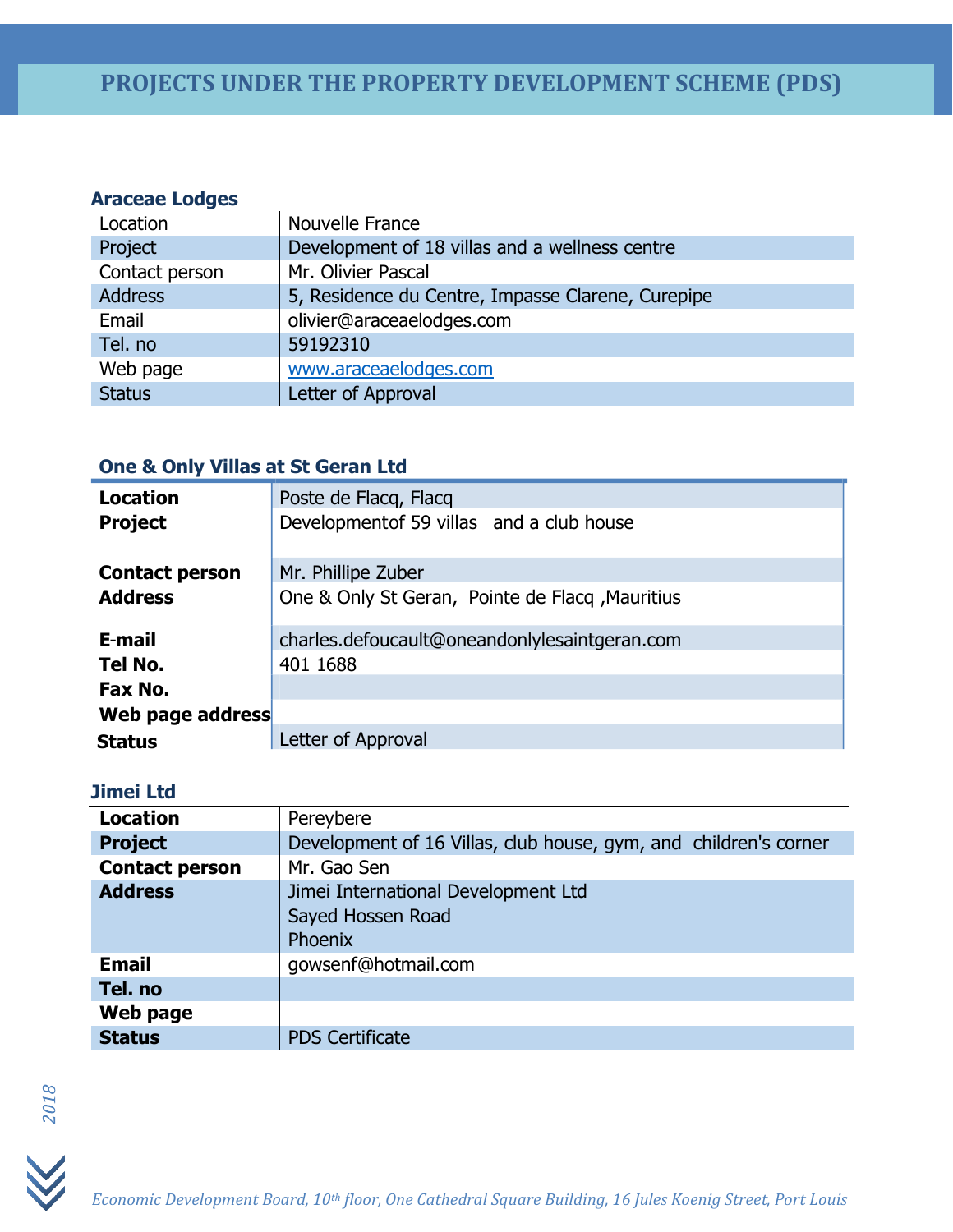### **Robertson Promotion Ltd**

| <b>Location</b>       | Riviere du Rempart                                                   |
|-----------------------|----------------------------------------------------------------------|
| <b>Project</b>        | Development of 16 villas, a medical center, office spaces, sport and |
|                       | leisure facilities                                                   |
| <b>Contact person</b> | Mr. Stephane Robert                                                  |
| <b>Address</b>        | Kap Mayeux Lane, Mont Mascal, Petit Raffray                          |
| <b>Email</b>          | Stephane.grpatrimoine@gmail.com; jack.grpatrimoine@gmail.com         |
| Tel. no               | 5 251 8374; 5 754 2050                                               |
| Web page              |                                                                      |
| <b>Status</b>         | <b>PDS Certificate</b>                                               |

### **DEHODENCQ Ltd**

| Location                           | Royal Park Balaclava                                             |
|------------------------------------|------------------------------------------------------------------|
| Project                            | Development of 27 apartments                                     |
| Contact person                     | Mr. Sydney Bathfield                                             |
| <b>Address</b>                     | Sibotie House                                                    |
|                                    | <b>Anse Courtois</b>                                             |
|                                    | <b>Pailles</b>                                                   |
| E-mail                             | Sbathfield@royalpark.mu                                          |
| Tel No.                            | +230 286 7070                                                    |
| Fax No.                            | +230 286 4604                                                    |
| Web page address                   | http://www.royalpark.mu                                          |
| <b>Status</b>                      | Letter Of Approval                                               |
| <b>Le Loiret Ltd</b>               |                                                                  |
|                                    |                                                                  |
| Location                           | Royal Park Balaclava                                             |
| Project                            | Development of 27 houses with individual swimming pool and kiosk |
| Contact person                     | Mr. Sydney Bathfield                                             |
|                                    | Sibotie House                                                    |
|                                    | <b>Anse Courtois</b>                                             |
|                                    | <b>Pailles</b>                                                   |
| E-mail                             | Sbathfield@royalpark.mu                                          |
| Tel No.                            | +230 286 7070                                                    |
| Fax No.                            | +230 286 4604                                                    |
| <b>Address</b><br>Web page address | http://www.royalpark.mu                                          |



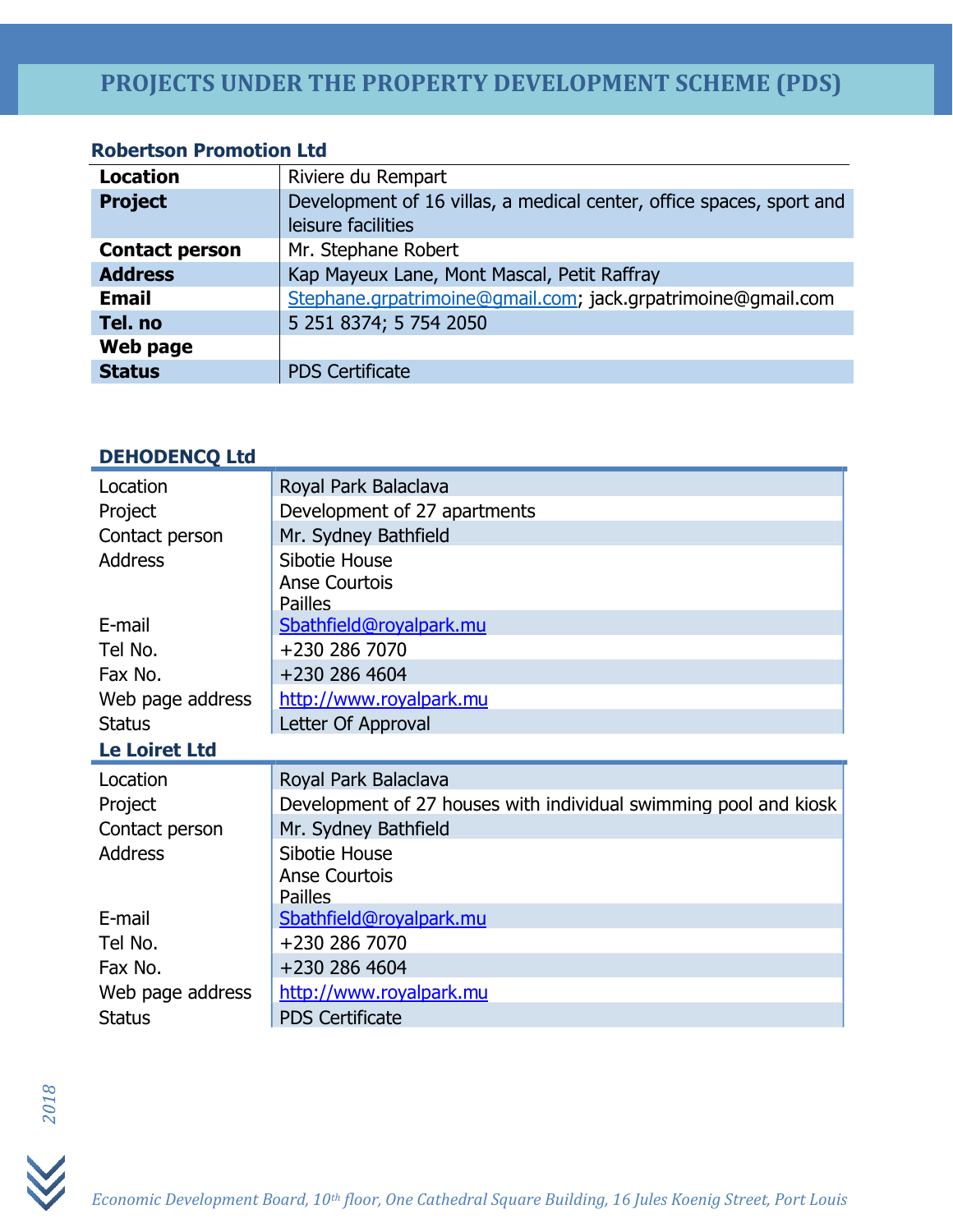| <b>Krissenza Ltd</b>           |                                                                        |
|--------------------------------|------------------------------------------------------------------------|
| Location                       | <b>Grand Bay</b>                                                       |
| Project                        | Development of 7 villas, a kid's club and a retail outlet              |
| Contact person                 | Mr. Carrier N Zah                                                      |
| <b>Address</b>                 | Residence Avenue<br><b>Avenue Stanley</b><br><b>Ouatre Bornes</b>      |
| E-mail                         | nzacarrier@perspectives.re                                             |
| Tel No.                        | +230 5847 6631                                                         |
| Fax No.                        |                                                                        |
| Web page address               |                                                                        |
| <b>Status</b>                  | Letter of Approval                                                     |
| <b>Trinidad Residences Ltd</b> |                                                                        |
| Location                       | <b>Trou Aux Biches</b>                                                 |
| Project                        | Development of 42 apartments, 6 villas, 6 penthouses & 3 duplex houses |
| Contact person                 | Mr. Kian Jhubboo                                                       |
| <b>Address</b>                 | <b>Barachois Estate</b><br>12 MorcellementDesjardins<br>Tamarin        |
| E-mail                         | kian.jhuboo@immobilier.mu                                              |
| Tel No.                        | +230 483 5977                                                          |
| Fax No.                        |                                                                        |
| Web page address               |                                                                        |
| <b>Status</b>                  | Letter of Approval                                                     |

### **One Luxury Ltd**

| Location         | Pointe aux Cannoniers                                                 |
|------------------|-----------------------------------------------------------------------|
| Project          | Development of 28 apartments, 14 penthouses and commercial facilities |
| Contact person   | <b>Shaun Anthony Toweel</b>                                           |
| <b>Address</b>   | 26, Bank Street<br><b>Axis Building</b><br><b>Fhene</b>               |
| E-mail           | stoweel@gmail.com                                                     |
| Tel No.          | 467 8684                                                              |
| Fax No.          |                                                                       |
| Web page address |                                                                       |
| <b>Status</b>    | Letter of Approval                                                    |



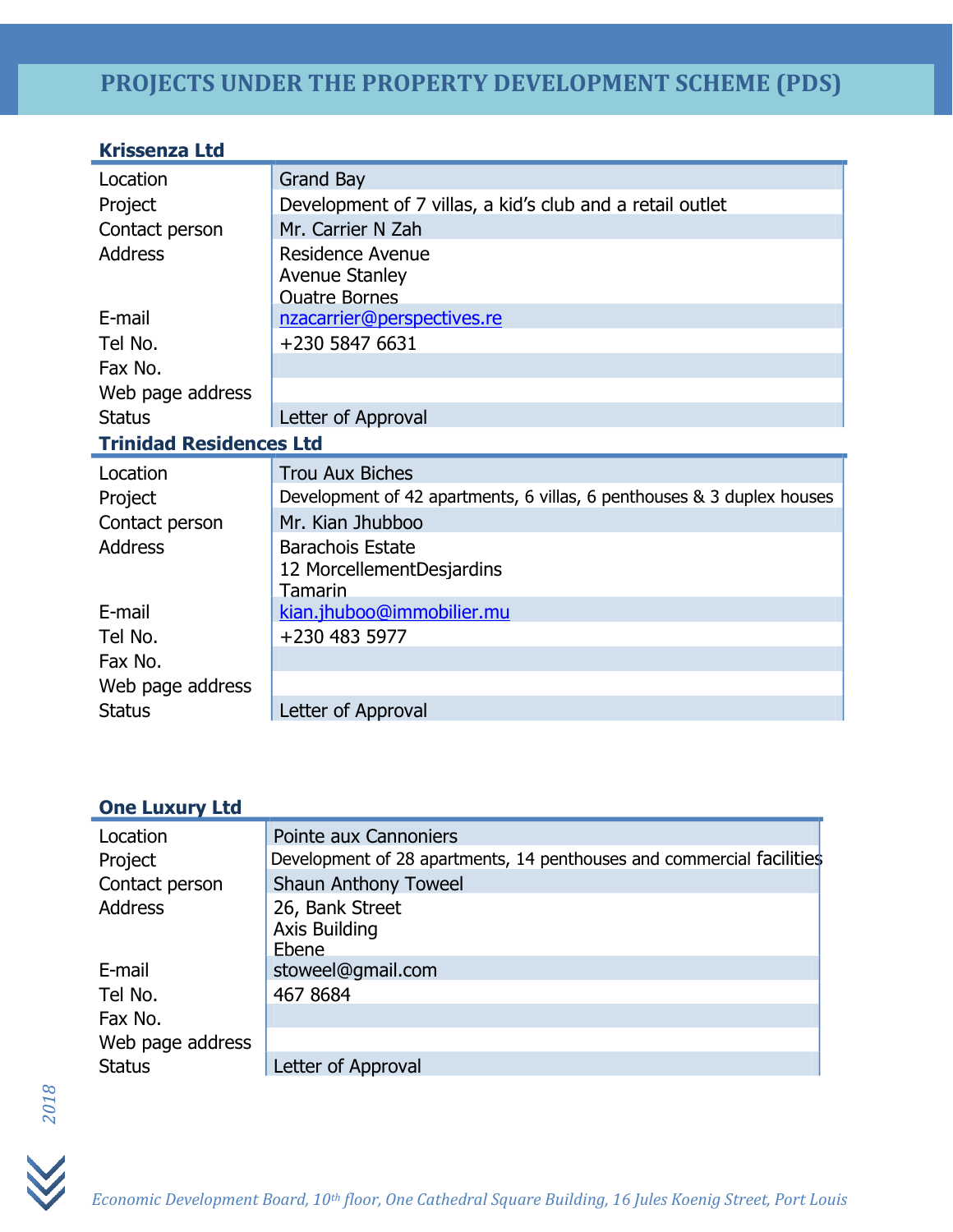| <b>Samudra Ltd</b> |                                                             |
|--------------------|-------------------------------------------------------------|
| Location           | Trou aux Biches                                             |
| Project            | Development of 24 apartments, 4 penthouses, shops & leisure |
| Contact person     | Mr. Manoj Jaynuth                                           |
| <b>Address</b>     | Goumet Lane 55                                              |
|                    | Trou aux Biches                                             |
| E-mail             | manoj@islandresidences.com                                  |
| Tel No.            | 256 5938                                                    |
| Fax No.            | 265 8984                                                    |
| Web page address   |                                                             |
| <b>Status</b>      | Letter of Approval                                          |

### **Barachois Villas Co. Ltd**

| Location         | <b>Tamarin</b>                                 |
|------------------|------------------------------------------------|
| Project          | Development of 7 villas                        |
| Contact person   | Mr. Rhoy Ramlackhan                            |
| <b>Address</b>   | Raffles Tower, 2 <sup>nd</sup> Floor Suite 2IJ |
|                  |                                                |
|                  | Cybercity, Ebene                               |
| E-mail           | rhoy@broll-io.com                              |
| Tel No.          | 468 1222                                       |
| Fax No.          | 468 1224                                       |
| Web page address |                                                |
| <b>Status</b>    | Letter of Approval                             |

### **Pier 9 Ltd**

| Location         | <b>Case Noyale</b>                                   |
|------------------|------------------------------------------------------|
| Project          | Development of 36 apartments, 3 penthouses and shops |
| Contact person   | Mr. Nicolas Vaudin                                   |
| <b>Address</b>   | 33, Edith Cavell Street                              |
|                  | Port Louis                                           |
| E-mail           | Nicolas. Vaudin@cim.mu                               |
| Tel No.          | 213 7676                                             |
| Fax No.          |                                                      |
| Web page address |                                                      |
| <b>Status</b>    | Letter of Approval                                   |



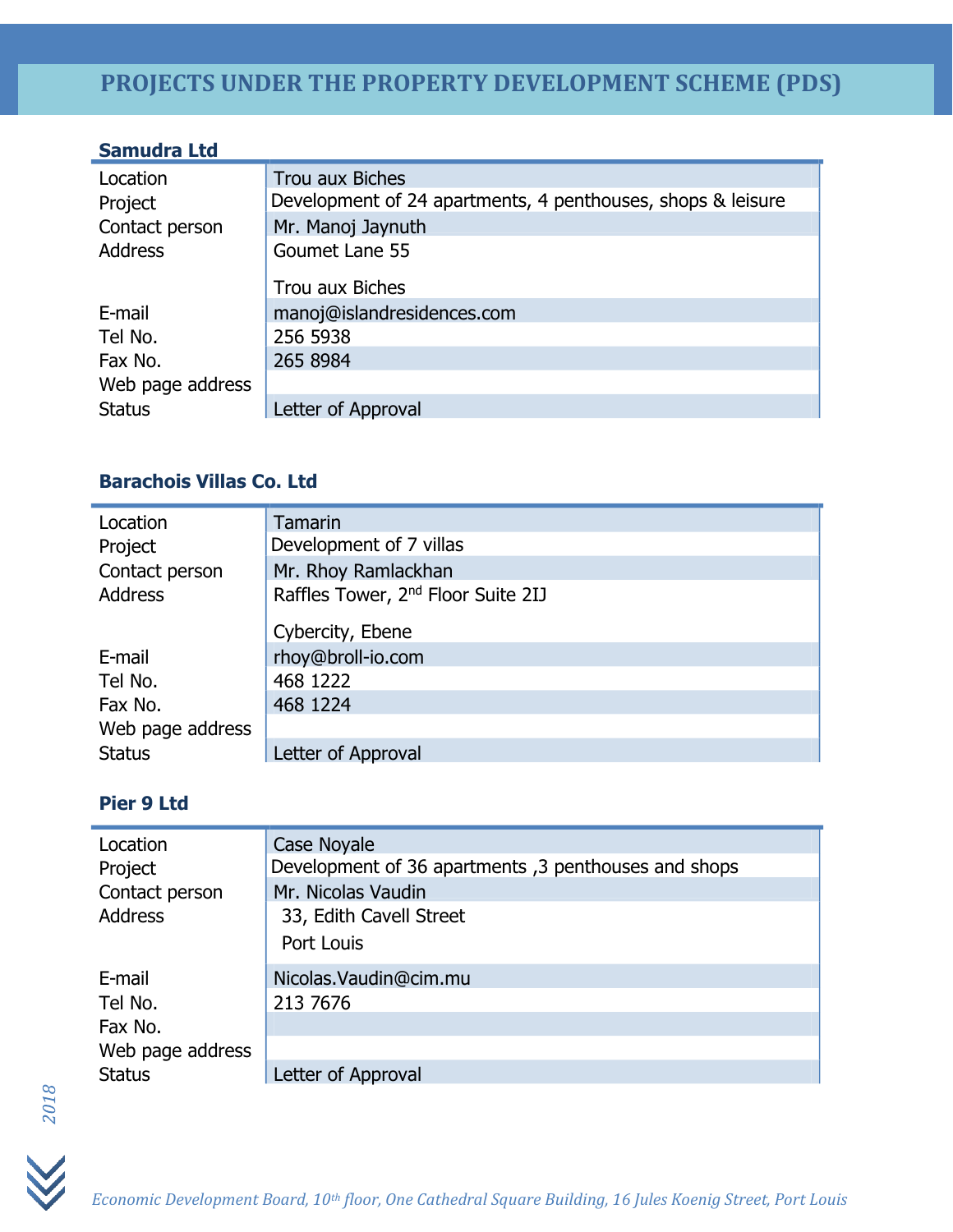### **Amala Villas Ltd**

| Location                         | La Mivoi, Tamarin                                    |
|----------------------------------|------------------------------------------------------|
| Project                          | Development of 15 Villas and a clubhouse             |
| Contact person<br><b>Address</b> | Mr. Sylvain Desvaux de Marigny                       |
|                                  | Newgounds Building, IND Zone<br>Geoffroy Rd, Bambous |
| E-mail                           | sylvain.ddm@gmail.com                                |
| Tel No.                          | 452 5816 / 5729 9783                                 |
| Fax No.                          |                                                      |
| Web page address                 | https://www.amalavillas.net/                         |
| <b>Status</b>                    | Letter of Approval                                   |

### **Jimei International Investment Ltd**

| Location         | <b>Balaclava</b>                                         |
|------------------|----------------------------------------------------------|
| Project          | Development of 200 villas, shopping area, clubhouse, spa |
| Contact person   | Mr. Gao Sen                                              |
| <b>Address</b>   | <b>Trianon Shopping Park</b>                             |
|                  | <b>Quatre Bornes</b>                                     |
| E-mail           | 78186414@@qq.com                                         |
| Tel No.          | 454 99 77                                                |
| Fax No.          |                                                          |
| Web page address |                                                          |
| <b>Status</b>    | Letter of Approval                                       |

### **Pointe d'Esny Lakeside Co. Ltd**

| Location       | Pointe D'Esny                                                                                                                                              |
|----------------|------------------------------------------------------------------------------------------------------------------------------------------------------------|
| Project        | Development of 154 villas, 144 apartments, 12 penthouses, 108<br>duplexes, 105 serviced lots with educational, sport, leisure and<br>commercial facilities |
| Contact person | Mr. Thierry Merven                                                                                                                                         |
| <b>Address</b> | Riche en Eau, St Hubert                                                                                                                                    |
| Email          | info@beauvallon.mu                                                                                                                                         |
| Tel. no        | 633 54 35                                                                                                                                                  |
| Web page       |                                                                                                                                                            |
| <b>Status</b>  | Letter of Approval                                                                                                                                         |



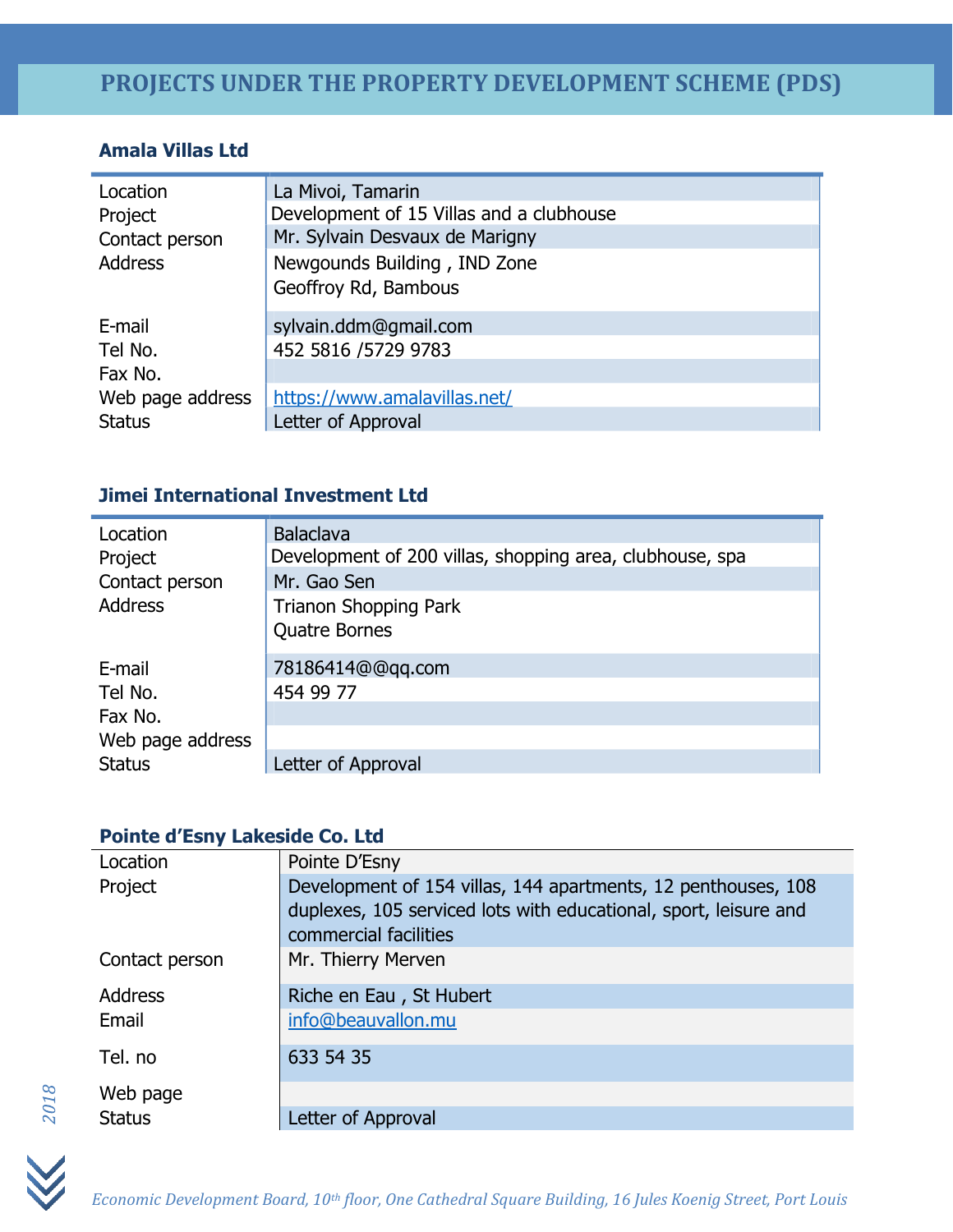### **Casearia Ltd**

| Location       | <b>Bois Sec</b>                                        |
|----------------|--------------------------------------------------------|
| Project        | Development of 41 villas                               |
| Contact person | Mr. Michael Chung                                      |
| Address        | Level 12, Tower I, Nexteracom Towers, Cybercity, Ebene |
| Email          | michael@nexteracom.mu                                  |
| Tel. no        | 404 5800                                               |
| Web page       | www.avalon.mu                                          |
| <b>Status</b>  | Letter of Approval                                     |

### **Badon Ltd**

| Location       | <b>Bois Sec</b>                                        |
|----------------|--------------------------------------------------------|
| Project        | Development of 33 villas                               |
| Contact person | Mr. Michael Chung                                      |
| <b>Address</b> | Level 12, Tower I, Nexteracom Towers, Cybercity, Ebene |
| Email          | michael@nexteracom.mu                                  |
| Tel. no        | 404 5800                                               |
| Web page       | www.avalon.mu                                          |
| <b>Status</b>  | Letter of Approval                                     |

#### **Arkita Ltd**

| La Salette                                                                      |
|---------------------------------------------------------------------------------|
| Development of 18 villas with fitness and wellness center                       |
| Mr. Thierry Fitton                                                              |
| C/o Axis Corporate Consultants Ltd, 2nd Floor<br>The Axis, 26 Cybercity 1721-04 |
| thierry.fitton@gmail.com                                                        |
| 59 19 35 63/ 5443 2230                                                          |
|                                                                                 |
| Letter of Approval                                                              |
|                                                                                 |



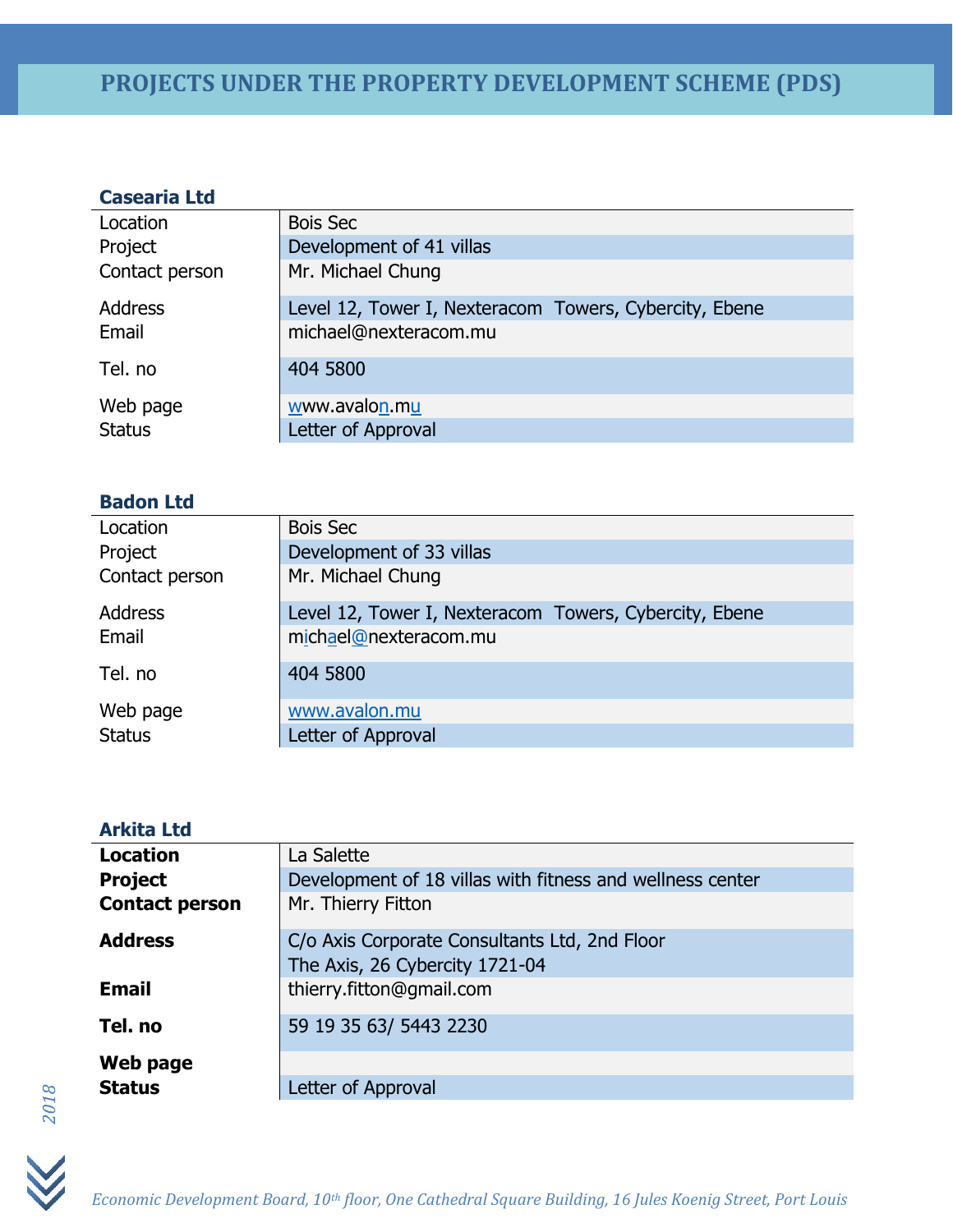### **Trocadero Investissement Ltee**

| <b>Location</b>       | Les Salines, Riviere Noire                      |
|-----------------------|-------------------------------------------------|
| <b>Project</b>        | Development of 34 villas and a mini supermarket |
| <b>Contact person</b> | Mr. Nawaz Khan Chady                            |
| <b>Address</b>        | C/o 23 Celicourt Antelme Street, Rose Hill      |
| <b>Email</b>          | nperally@hyvec.com                              |
| Tel. no               | 230 4648600                                     |
| Web page              |                                                 |
| <b>Status</b>         | Letter of Approval                              |

### **Old Mill Luxury Villas Ltd**

| <b>Location</b>       | Beau Manguier, Pereybere                                    |
|-----------------------|-------------------------------------------------------------|
| <b>Project</b>        | Development of 16 villas, a business centre and a gymnasium |
| <b>Contact person</b> | Mr. Barry Haarhoff                                          |
| <b>Address</b>        | 4 Old Mill Road, Pereybere                                  |
| <b>Email</b>          | barry@edgemauritius.com                                     |
| Tel. no               | 230 57282060                                                |
| Web page              |                                                             |
| <b>Status</b>         | Letter of Approval                                          |

### **Le Clos du Littoral Phase III Ltd**

| <b>Location</b>       | Sottise Road, Grand Baie                                         |
|-----------------------|------------------------------------------------------------------|
| <b>Project</b>        | Development of 187 residential units with restaurant and leisure |
|                       | park                                                             |
| <b>Contact person</b> | Mr. Arnaud Mayer                                                 |
| <b>Address</b>        | Riviere Citron, Solitude                                         |
| <b>Email</b>          | marketing@evacogroup.com                                         |
| Tel. no               | 230 269 1800                                                     |
| Web page              | http://www.evacogroup.com/                                       |
| <b>Status</b>         | Letter of Approval                                               |

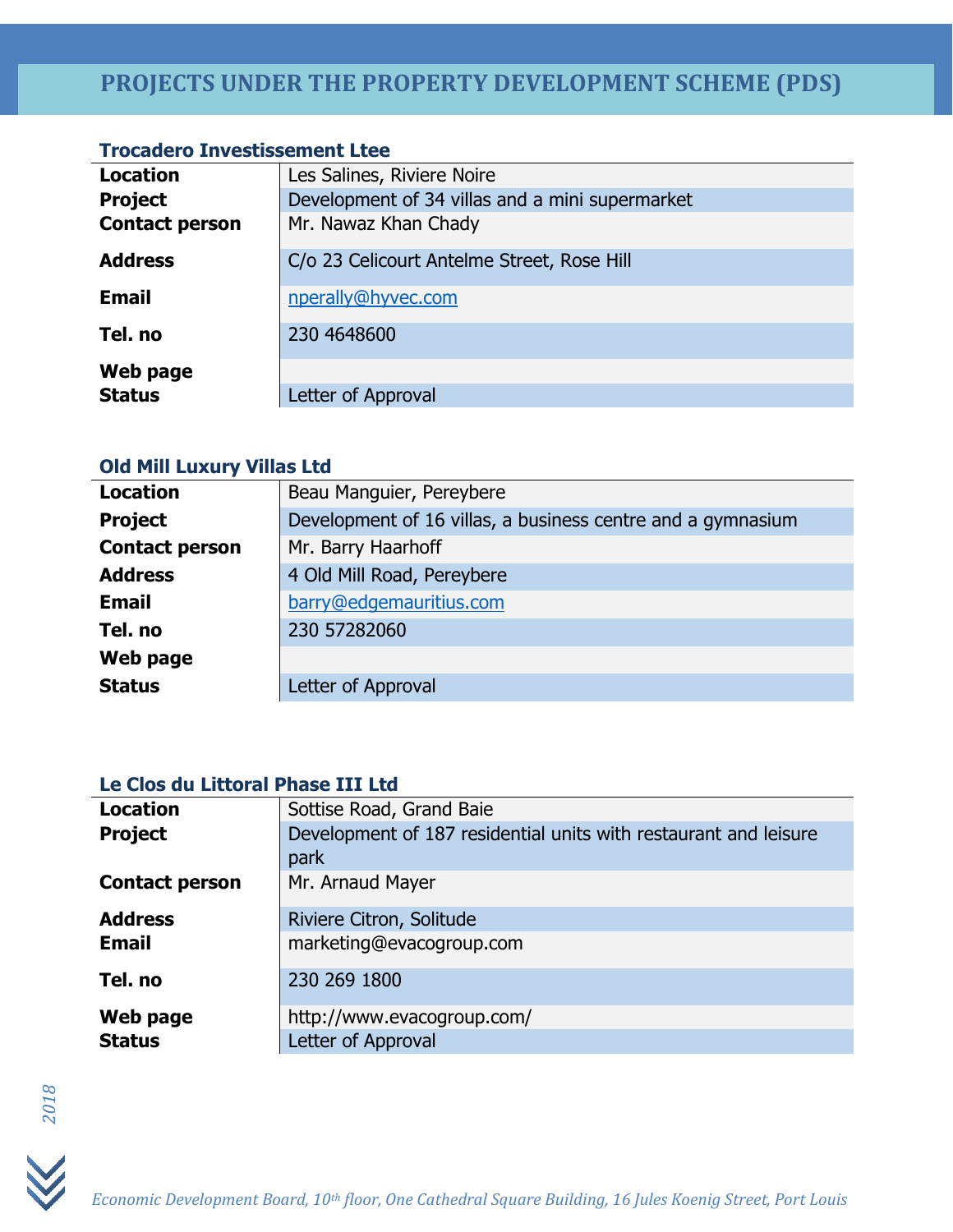### **Island Summer Palace Ltd**

| <b>Location</b>       | <b>Roches Noires</b>                                                                  |
|-----------------------|---------------------------------------------------------------------------------------|
| <b>Project</b>        | Development of 37 golf villas, 12 terrace houses, 8 semi-detached                     |
|                       | houses, 24 apartments, an 18-hole golf course and a hotel                             |
| <b>Contact person</b> | Mr. Michael Wong So                                                                   |
| <b>Address</b>        | C Wong So Associates Ltd, 249 Avenue des Roses, Morcellement<br>Swan, Baie du Tombeau |
| <b>Email</b>          | cwongso@intnet.mu                                                                     |
| Tel. no               | 230 5251 8549                                                                         |
| Web page              |                                                                                       |
| <b>Status</b>         | Letter of Approval                                                                    |

### **Les Hauts Champs 2 Ltd**

| <b>Location</b>       | Beau Sejour, Piton                                       |
|-----------------------|----------------------------------------------------------|
| <b>Project</b>        | Development of 16 villas and gymnasium                   |
| <b>Contact person</b> | Mr. Brent Harris                                         |
| <b>Address</b>        | C/o BlueLife Limited, Circle Square Retail Park, Forbach |
| <b>Email</b>          | Brent.Harris@BlueLife.mu                                 |
| Tel. no               | 230 244 3138/48/58                                       |
| Web page              |                                                          |
| <b>Status</b>         | Letter of Approval                                       |

### **Hal Ravinale Ltd**

| <b>Location</b>       | La mivoie, Riviere noire                        |
|-----------------------|-------------------------------------------------|
| <b>Project</b>        | Development of 10 villas, 4 duplexes and a shop |
| <b>Contact person</b> | Mr. Deepak Seetamonee & Mr. Agen Ragavaloo      |
| <b>Address</b>        | Vingta Road No.3                                |
|                       | Vacoas                                          |
| <b>Email</b>          | rklm99@yahoo.com                                |
|                       | qualitybuilders8@hotmail.com                    |
| Tel. no               | 230 4940709                                     |
| Web page              |                                                 |
| <b>Status</b>         | Letter of Approval                              |

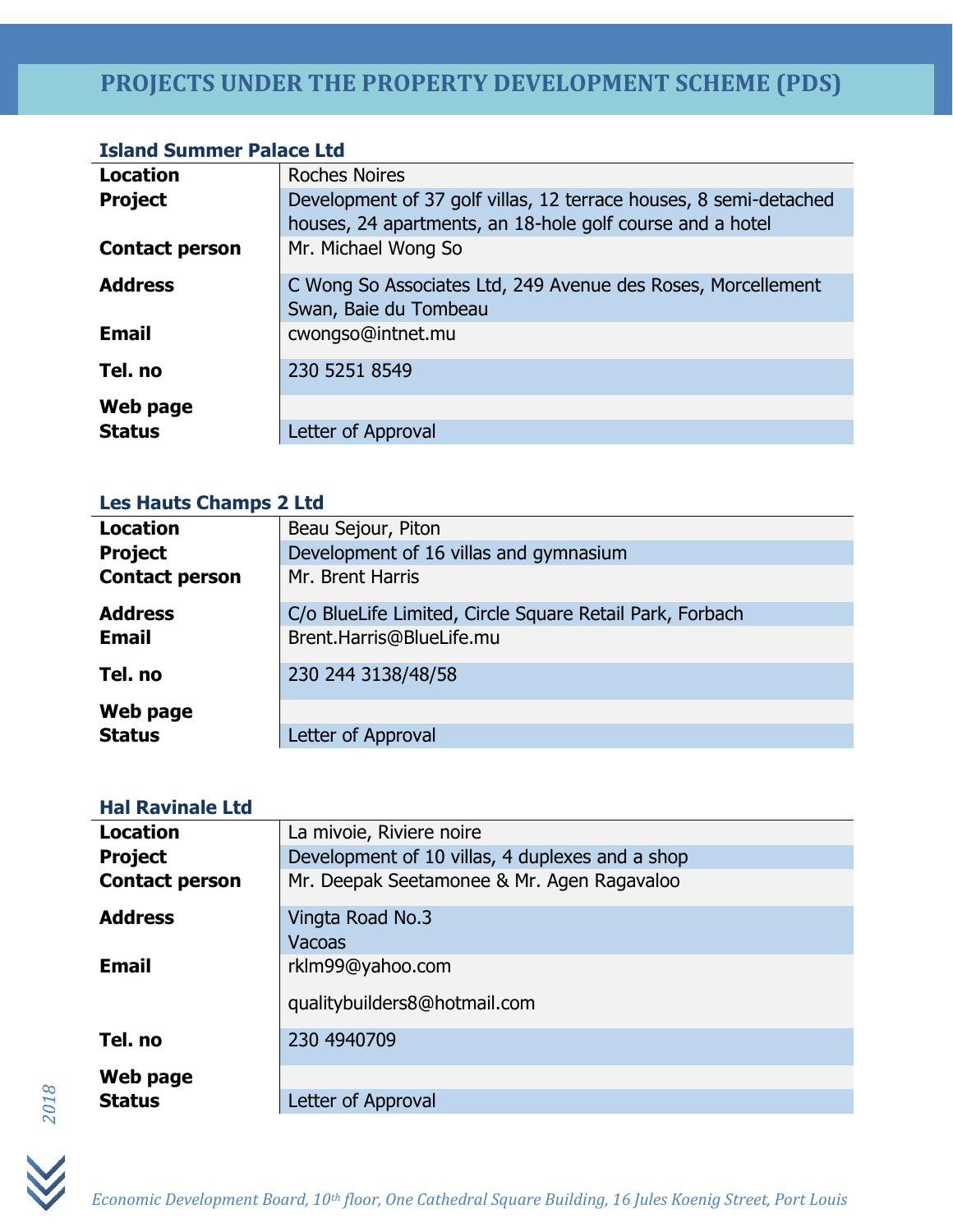### **Blackstone Realty Ltd**

| <b>Grand Baie</b>                                 |
|---------------------------------------------------|
| Development of 7 residential villas and gymnasium |
| Mr. Nadeem Gaungoo                                |
| Lot 257, Morcellement Beau Vallon, Mahebourg      |
| nadbiz@hotmail.com                                |
| 230 52571310                                      |
|                                                   |
| Letter of Approval                                |
|                                                   |

### **Carlos Bay Development Ltd**

| <b>Location</b>       | La Mivoie                                                  |
|-----------------------|------------------------------------------------------------|
| <b>Project</b>        | Development of 40 apartments, 13 penthouses and a wellness |
|                       | centre                                                     |
| <b>Contact person</b> | Mr. Premnath Ramnah                                        |
| <b>Address</b>        | 87A Sir Virgil Naz Avenue                                  |
|                       | <b>Quatre Bornes</b>                                       |
| <b>Email</b>          | admin@carlosbay.mu                                         |
| Tel. no               | 230 4835955                                                |
| <b>Status</b>         | Letter of Approval                                         |

### **Ki Signature Villas Ltd**

| <b>Location</b>       | <b>Bain Boeuf</b>                                                                |
|-----------------------|----------------------------------------------------------------------------------|
| <b>Project</b>        | Development of 25 villas with leisure, commercial and office                     |
|                       | facilities                                                                       |
| <b>Contact person</b> | Mr. Junaid Salehmohamed                                                          |
| <b>Address</b>        | Suite 109, Grand Baie Business Quarter, Chemin Vingt-Pieds,<br><b>Grand Baie</b> |
| <b>Email</b>          | js@2futures.mu                                                                   |
| Tel. no               | 230 2638264                                                                      |
| Web page              |                                                                                  |
| <b>Status</b>         | Letter of Approval                                                               |



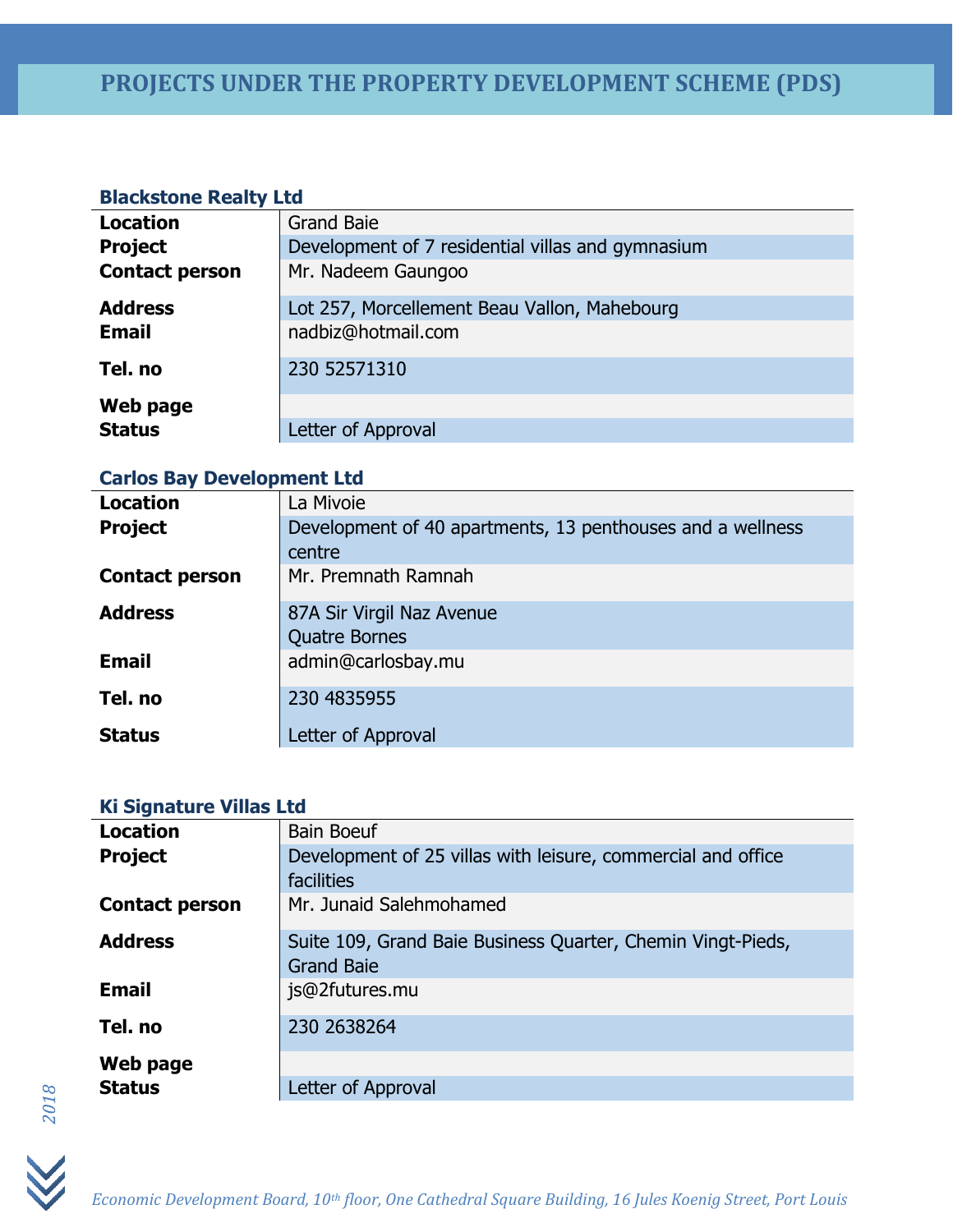### **Les Résidences de Grand Baie Ltd**

| <b>Location</b>       | Mare Seche                                    |
|-----------------------|-----------------------------------------------|
| <b>Project</b>        | Development of 14 villas with offices and gym |
| <b>Contact person</b> | Mr. Nicolas Gayraud                           |
| <b>Address</b>        | 5 Green Avenue                                |
|                       | Vacoas                                        |
| <b>Email</b>          | nicolas@nicoptik.com                          |
| Tel. no               |                                               |
| Web page              |                                               |
| <b>Status</b>         | Letter of Approval                            |

| <b>Teredom Ltd</b>    |                                                            |
|-----------------------|------------------------------------------------------------|
| <b>Location</b>       | <b>Tamarin</b>                                             |
| <b>Project</b>        | Development of 14 villas, a common swimming pool, a sports |
|                       | centre, tennis court and spa                               |
| <b>Contact person</b> | Mr. Nicolas Gayraud                                        |
| <b>Address</b>        | 5 Green Avenue                                             |
|                       | Vacoas                                                     |
| <b>Email</b>          | nicolas@nicoptik.com                                       |
| Tel. no               |                                                            |
| Web page              |                                                            |
| <b>Status</b>         | Letter of Approval                                         |
|                       |                                                            |

### **Tropica View Limited**

| <b>Location</b>       | Pereybere                              |
|-----------------------|----------------------------------------|
| <b>Project</b>        | Development of 6 villas with clubhouse |
| <b>Contact person</b> | Mr. Koosraj Ramanah                    |
| <b>Address</b>        | Forbach Road, Poudre d'Or Hamlet       |
| <b>Email</b>          | info@vagrouplimited.com                |
| Tel. no               | 230 52515304                           |
| Web page              | http://www.vagrouplimited.com/         |
| <b>Status</b>         | Letter of Approval                     |
|                       |                                        |



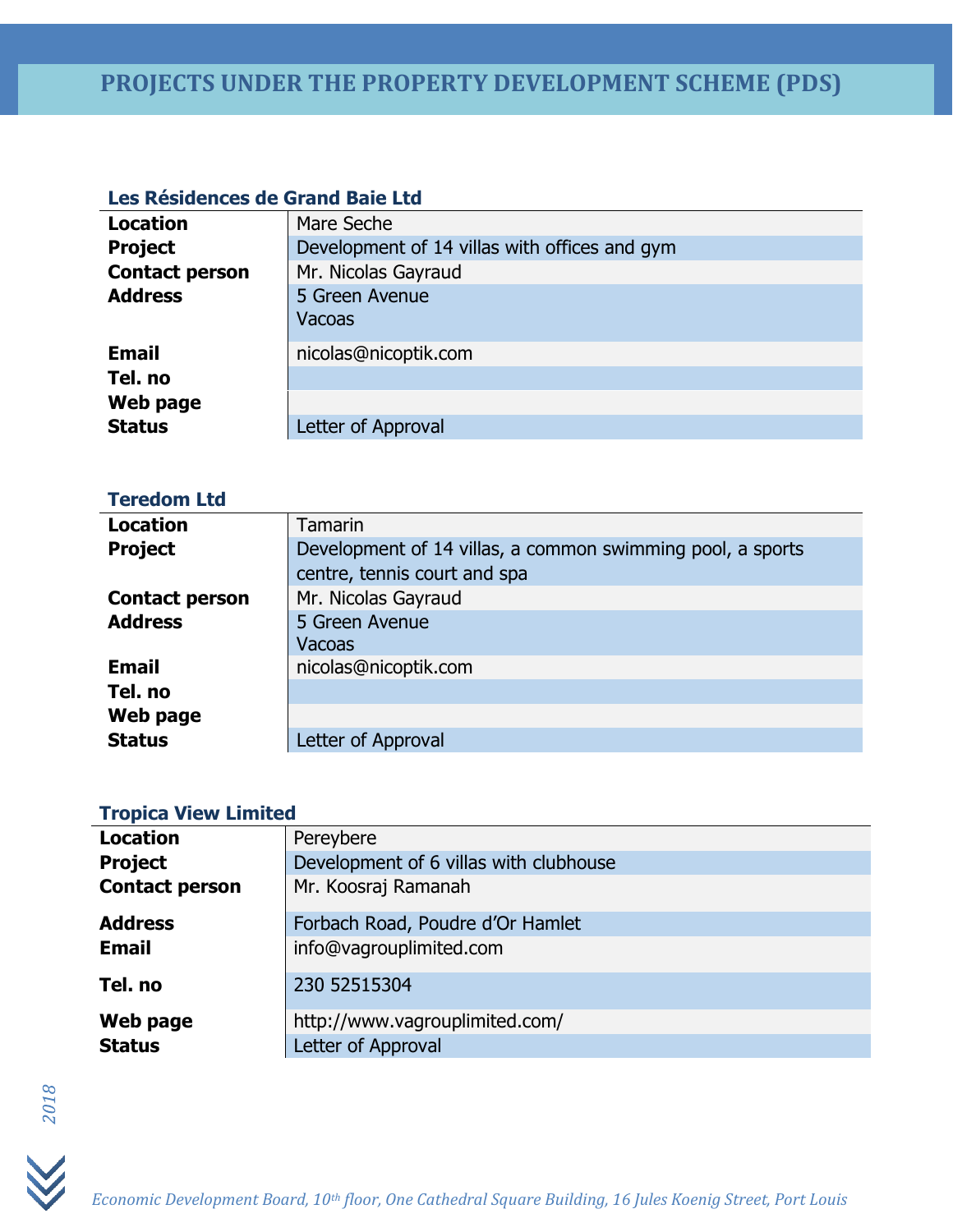### **Style Land Promoter Ltd**

| <b>Location</b>       | <b>Grand Baie</b>                           |
|-----------------------|---------------------------------------------|
| <b>Project</b>        | Development of 19 villas and a kindergarten |
| <b>Contact person</b> | Mr. S. Nundlall / Mr. P. Ebizet             |
| <b>Address</b>        | 10, Rue Independance                        |
|                       | Port Louis                                  |
| <b>Email</b>          | patrick.ebizet@gmail.com                    |
| Tel. no               | 230 2422014 / 230 52523407                  |
| Web page              |                                             |
| <b>Status</b>         | Letter of Approval                          |
|                       |                                             |

### **JinFei Art Property Development Company Ltd**

| <b>Location</b>       | Baie du Tombeau                                                  |
|-----------------------|------------------------------------------------------------------|
| <b>Project</b>        | Development of 19 villas together with an entrepreneur and cliff |
|                       | restaurant                                                       |
| <b>Contact person</b> | Mr. Yang Changhe / Mr. Liu Xin / Mrs. Maggie Ah Yong             |
| <b>Address</b>        | Silkroad, Riche Terre, Terre Rouge                               |
| <b>Email</b>          | maggie_liu22@163.com                                             |
| Tel. no               | 230 52521716                                                     |
| Web page              |                                                                  |
| <b>Status</b>         | Letter of Approval                                               |

### **AW Construction (Mauritius) Ltd**

| <b>Location</b>       | La Mivoie, Black River                                     |
|-----------------------|------------------------------------------------------------|
| <b>Project</b>        | Development of 16 apartments, common swimming pool, a gym, |
|                       | wellness centre, a kiosk and a children's playground       |
| <b>Contact person</b> | Mr. Marimootoo Ramsamy                                     |
| <b>Address</b>        | Level 11, The Core, Cybercity, Ebene                       |
| <b>Email</b>          | sentbi@yahoo.fr                                            |
| Tel. no               | 230 52521500                                               |
| Web page              |                                                            |
| <b>Status</b>         | Letter of Approval                                         |



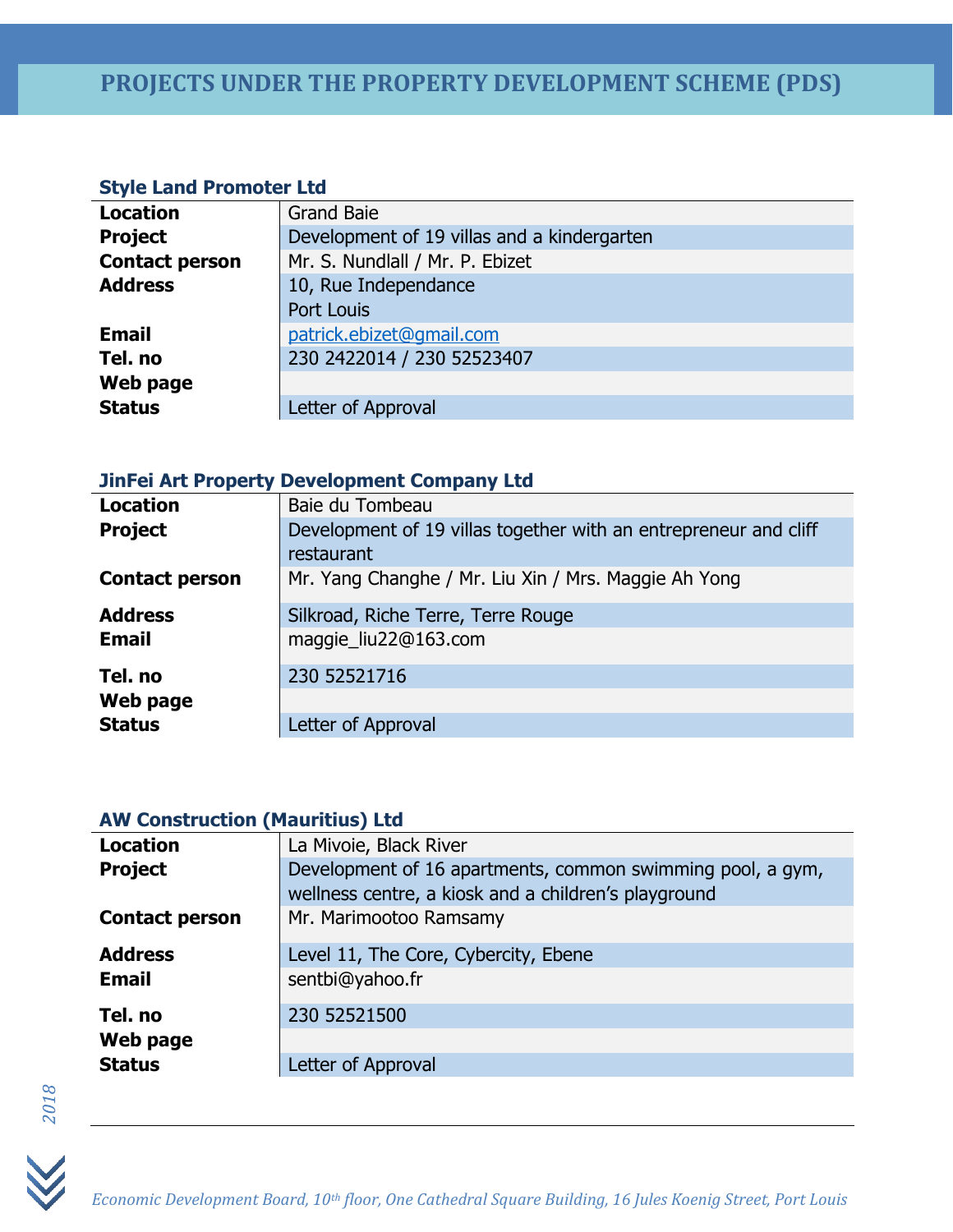### **River Oaks Ltd**

| <b>Location</b>       | Beau Plan                                                        |
|-----------------------|------------------------------------------------------------------|
| <b>Project</b>        | Development of 45 villas, spa, gym/ fitness centre and cafetaria |
| <b>Contact person</b> | Mr. Saminada Chetty                                              |
| <b>Address</b>        | Morcellement Casseghoon                                          |
|                       | <b>Point aux Cannonniers</b>                                     |
| <b>Email</b>          | sendy@colbertconsult.com                                         |
| Tel. no               | 5250 2810                                                        |
| Web page              |                                                                  |
| <b>Status</b>         | Letter of Approval                                               |

#### **Mareva Villas Ltd**

| <b>Location</b>       | Mont Mascal, Petit Raffray                              |
|-----------------------|---------------------------------------------------------|
| <b>Project</b>        | Development of 10 villas, sports centre and common area |
| <b>Contact person</b> | Mrs. Caroline Lepesteur                                 |
| <b>Address</b>        | Villa No1, Hawaia Villas Ltd                            |
|                       | <b>Chemin Vingt Pieds</b>                               |
|                       | <b>Grand Baie</b>                                       |
| <b>Email</b>          | contact.mareva@gmail.com                                |
| Tel. no               | 263 00 33 / 5981 22 55                                  |
| Web page              |                                                         |
| <b>Status</b>         | Letter of Approval                                      |

#### **Eight Iko Villas Ltd**

| <b>Location</b>       | Le Chaland                                                   |
|-----------------------|--------------------------------------------------------------|
| <b>Project</b>        | Development of 8 villas together with leisure and commercial |
|                       | amenities                                                    |
| <b>Contact person</b> | Mr. Vishnu Chingadu                                          |
| <b>Address</b>        | Le Chaland                                                   |
|                       | <b>Plaine Magnien</b>                                        |
| <b>Email</b>          | vishnu.chingadu@currimjee.com                                |
| Tel. no               | 650 6507                                                     |
| Web page              |                                                              |
| <b>Status</b>         | Letter of approval                                           |
|                       |                                                              |